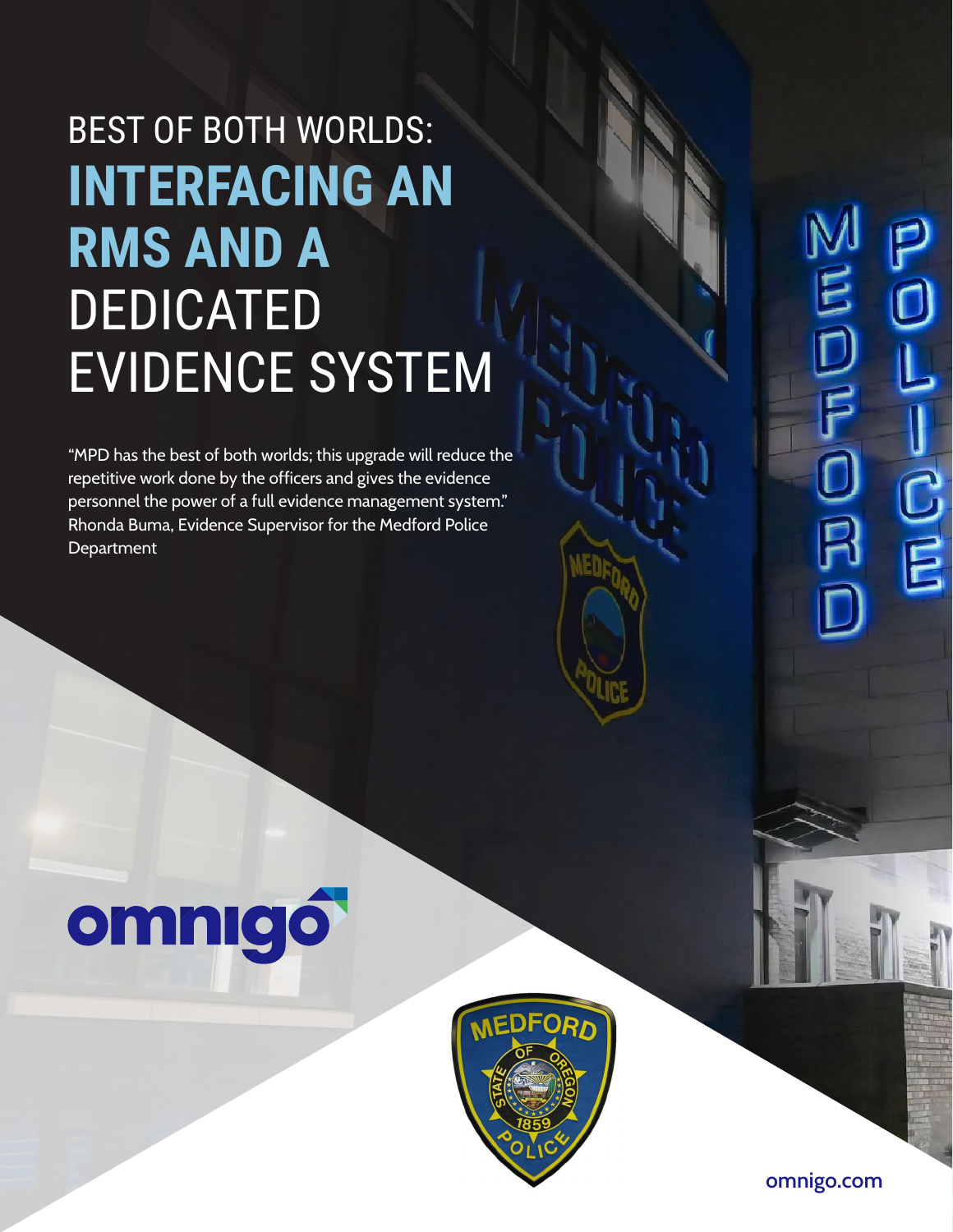#### **CUSTOMER**

Medford Police Department, Medford, Oregon

#### **CHALLENGE**

It started pretty typically. Rhonda Buma, the Evidence Supervisor in the Medford Police Department (MPD) Property Room, wanted to upgrade her version of Evidence TraQ to take advantage of QueTel's (now a part of Omnigo Software) enhancements. The Evidence TraQ had built in ad hoc queries and a management statistics report, as well as several other TraQ enhancements that would eliminate paper and save officers time.

#### **SOLUTION**

The MPD Evidence Division was able to use the new technology to email officers and ask them to correct improper submissions and track and follow up with non-responders electronically.

The specialized evidence system also removes the biggest hurdle to disposition—the paperwork involved in getting approval from officers to purge unneeded evidence—simplifying the purging process, making it fully electronic and freeing up shelf space without any paperwork.

In addition, Evidence TraQ alerts users when items are overdue from the court and permits them to follow up with the delinquent officer via email -- eliminating paper and saving time.

Because the new system is a 100% browser application, no software has to be installed or supported on any user's PC.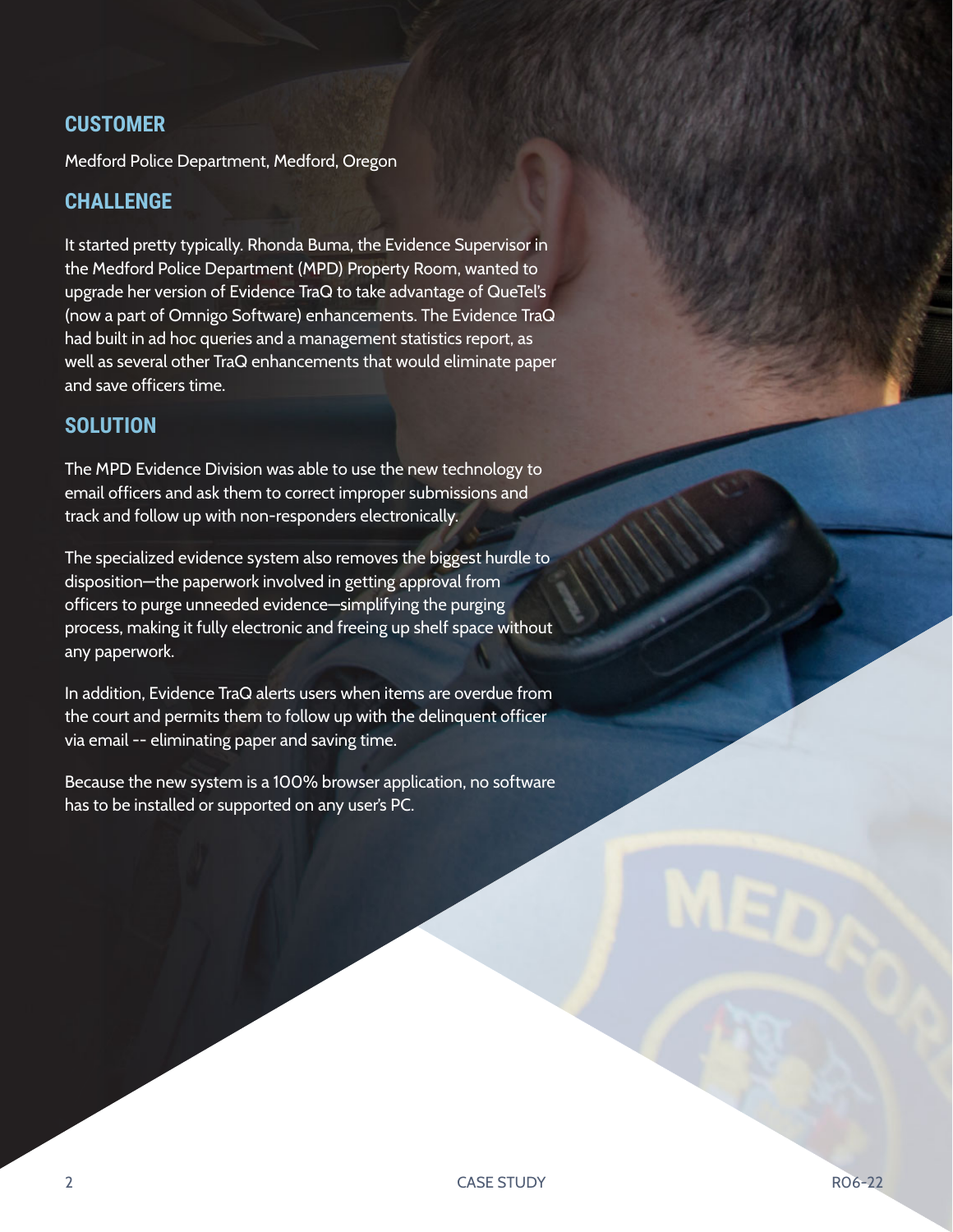#### **RESULTS**

This solution saves officers time and provides the property room with the tools necessary to manage and control evidence. Officers use the RMS to describe incidents and persons involved, as well as stolen, recovered, found, and narcotics items, which are required for Federal and Oregon state reporting.

The system also makes evidence management virtually paperless, eliminates duplication, saves officers and property room personnel time, and provides the Evidence Supervisor the tools needed to maintain evidence operations.

One veteran officer said of Evidence TraQ, "In 25 years with the department, this is the most sensible computer program we've deployed."

**MEDFORD**